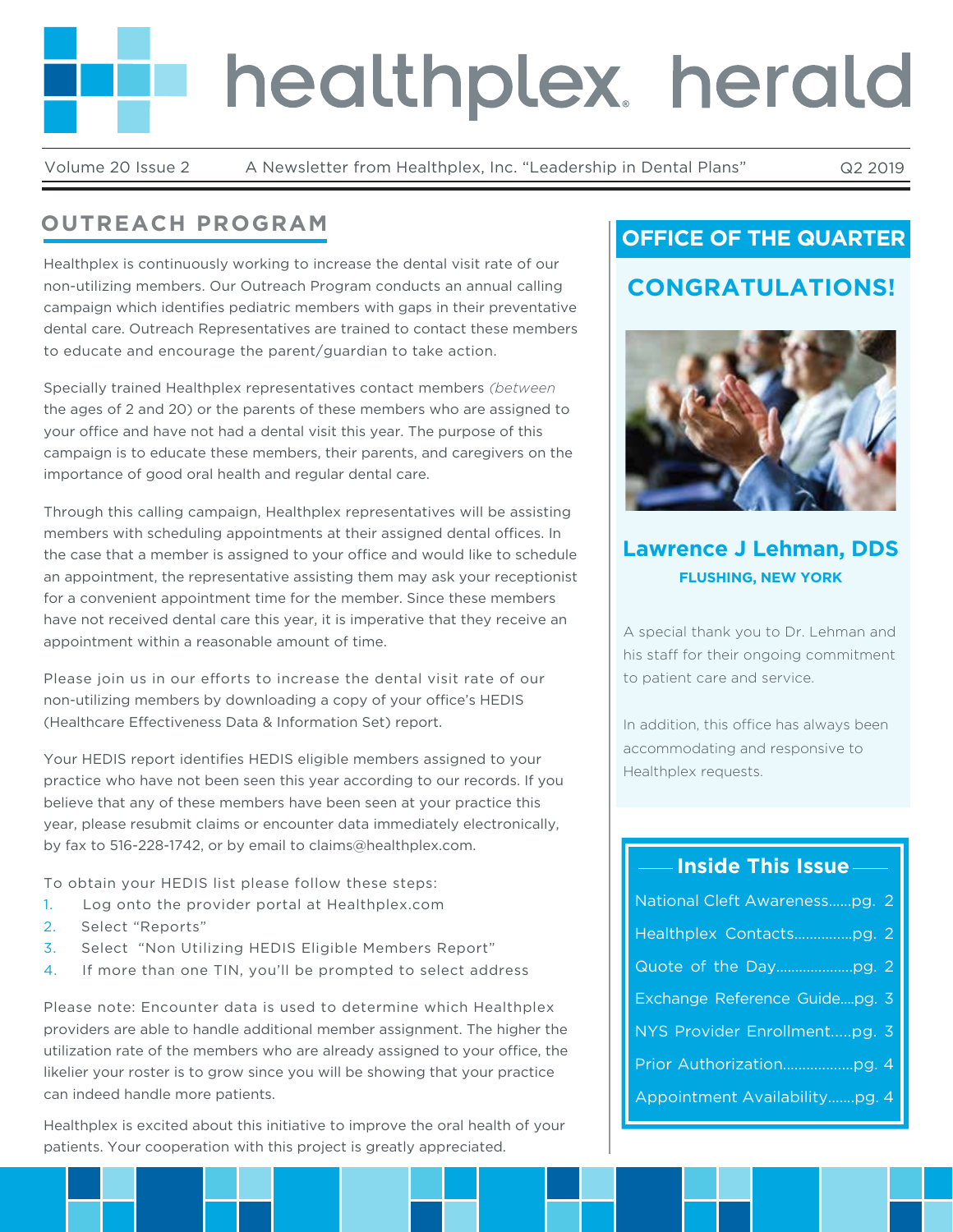#### **HEALTHPLEX HERALD**

# **NEW YORK STATE PROVIDER ENROLLMENT**

Per the 21st Century Cures Act, effective July 1, 2018, all providers participating with Healthplex administered Medicaid, HARP, HIV-SNP, Medicaid Advantage, MAP, and/or MLTC plans must have a Medicaid number in order to continue to participate in these programs or risk being removed from the network. This applies to all owners and associates in your practice.



It is mandated for all providers participating on any of the above lines of business to complete a provider enrollment form and to revalidate their Medicaid number every five years.

Please visit *www.emedny.org/info/providerenrollment/* for new enrollments and revalidations. Should you have any questions or concerns, please contact your state's CMS office.

Failure to submit the required documents will result in you no longer being eligible to participate on the above lines of business.

## **HEALTHPLEX CONTACTS**

#### **healthplex.com**

#### **Phone Numbers**

#### **Provider Hotline.......888-468-2183**

- 1: Eligibility *(Options)*
- 2: Urgent Referrals
- 3: Website Support
- 4: Claims Automated System
- Contracting *(Commercial Programs)* 5:
- Contracting *(Government Programs)* 6:
- 7: Panel Participation

## **UM Clinical Review....888-468-5182 Internet Support.........888-468-5171**

#### **Fax Numbers** *(516 area code)*

| Claims542-2614                    |  |
|-----------------------------------|--|
| <b>Customer Service227-1143</b>   |  |
| <b>Provider Relations228-9571</b> |  |
| Referral Authorization228-5025    |  |

### **E-Mail**

 Info@healthplex.com ProviderRelations@healthplex.com Claims@healthplex.com Referrals@healthplex.com



*"The journey of a thousand miles begins with one step."*

*- Lao Tzu*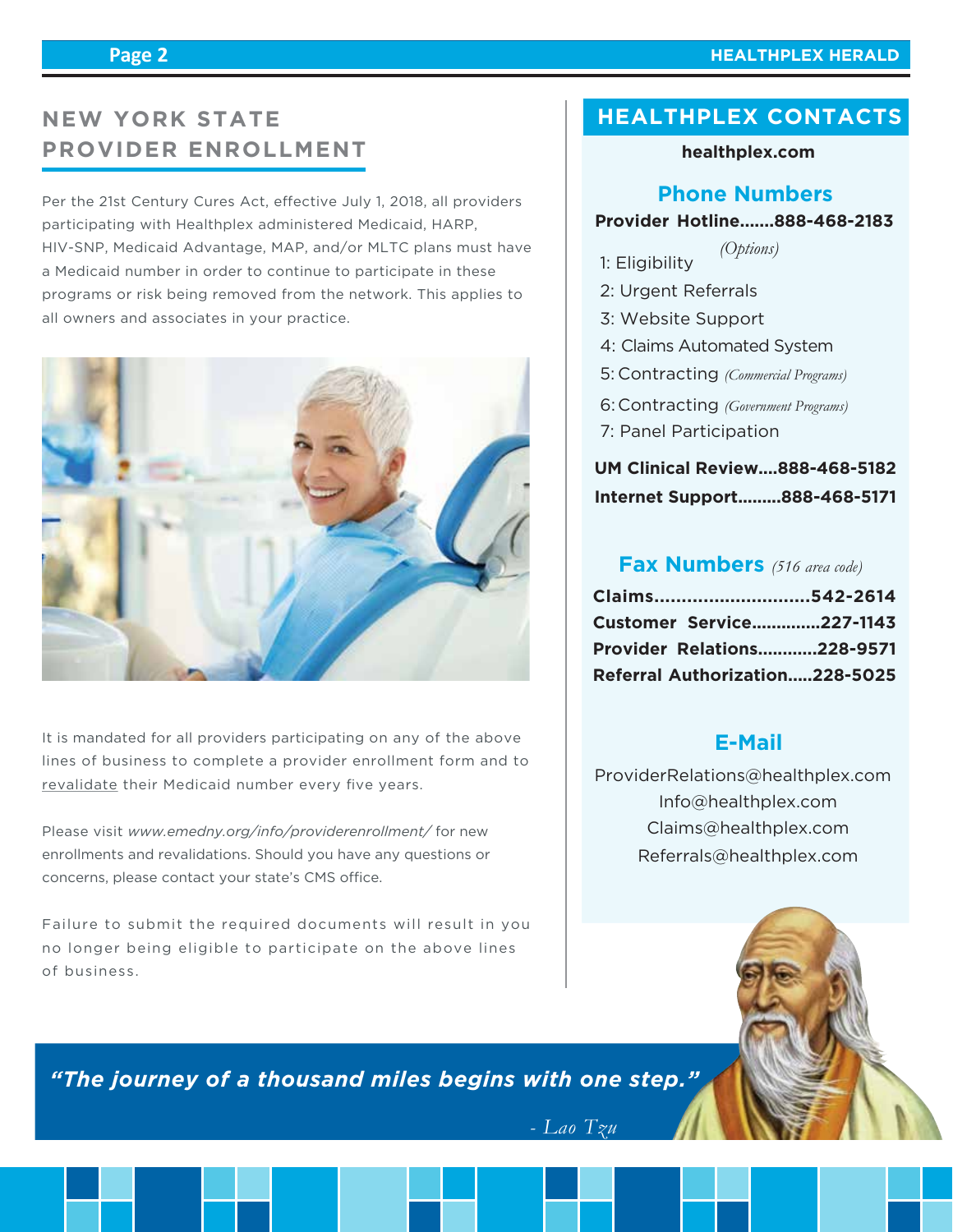# **2019 NY DENTAL EXCHANGE REFERENCE GUIDE**

A copy of the Exchange Reference Document outlining active Exchange plans is available on the Healthplex website. To access this file please follow the instructions below:

- 1. Log onto the Healthplex.com portal
- 2. Select "Resources"
- 3. Select "Educational Library"
- 4. Select "2019 NY Dental Exchange Reference Guide"

Information regarding deductibles and copayments for Dental Exchange members will be posted on the Healthplex website in the "Member Details" tab behind your "Providers" page log-in. If you have not yet established an account to access the Healthplex website Healthplex.com, contact our Web Support Hotline at 1 (888) 468-5171, option 2.



\*IMPORTANT\*: Your office must check the member's status ON the day of their office visit. Our website is refreshed daily – up-to-date information must be obtained on the day of the appointment.

You must send claims to Healthplex for the actual services performed when you charge a deductible or copayment. It is crucial that you do so in order for us to update our systems. We appreciate your continued partnership with us to ensure members in your community receive high quality dental care. If you have any questions specific to the Exchange please contact us at 1(888) 468-2183.

# **PRIOR AUTHORIZATION RECOMMENDATIONS**

Healthplex offers great flexibility in plan designs available to members; this maximizes the amount of business that we, in turn, are able to send to your office.

Within each network there will be various benefit packages, and the services covered will vary.

Since plan coverage is subject to change at any time to include historically non‐covered services, it is highly recommended that you submit prior authorization for all major services before rendering treatment, regardless of whether or not the procedure has historically been considered "non‐covered".

For covered services, you will be reimbursed at your contracted rate. If a service is not covered, you may charge the patient as private pay, provided you have confirmed with Healthplex that the service is not covered. A signed waiver should be obtained from the patient and should include the non-covered services and state that the patient is responsible for the non-covered services. A Disclosure Sheet Sample for Cosmetic or noncovered Treatment is available on the Healthplex website under the Forms section.

Benefit verification can be done via the healthplex.com provider web portal. Contact your site rep if you would like an in-office tutorial.

If your office is not registered on the Healthplex Provider Web Portal, please go to healthplex.com to download a registration form under "I am a Provider" and select "Website Registration Form". For any additional questions, please contact Healthplex Web Support at 1 (888) 468-5171 or by email at websupport@healthplex.com. Please continue to check member eligibility by using the Healthplex website Healthplex.com or by calling our Provider Hotline at 1 (888) 468‐2183, option 1.